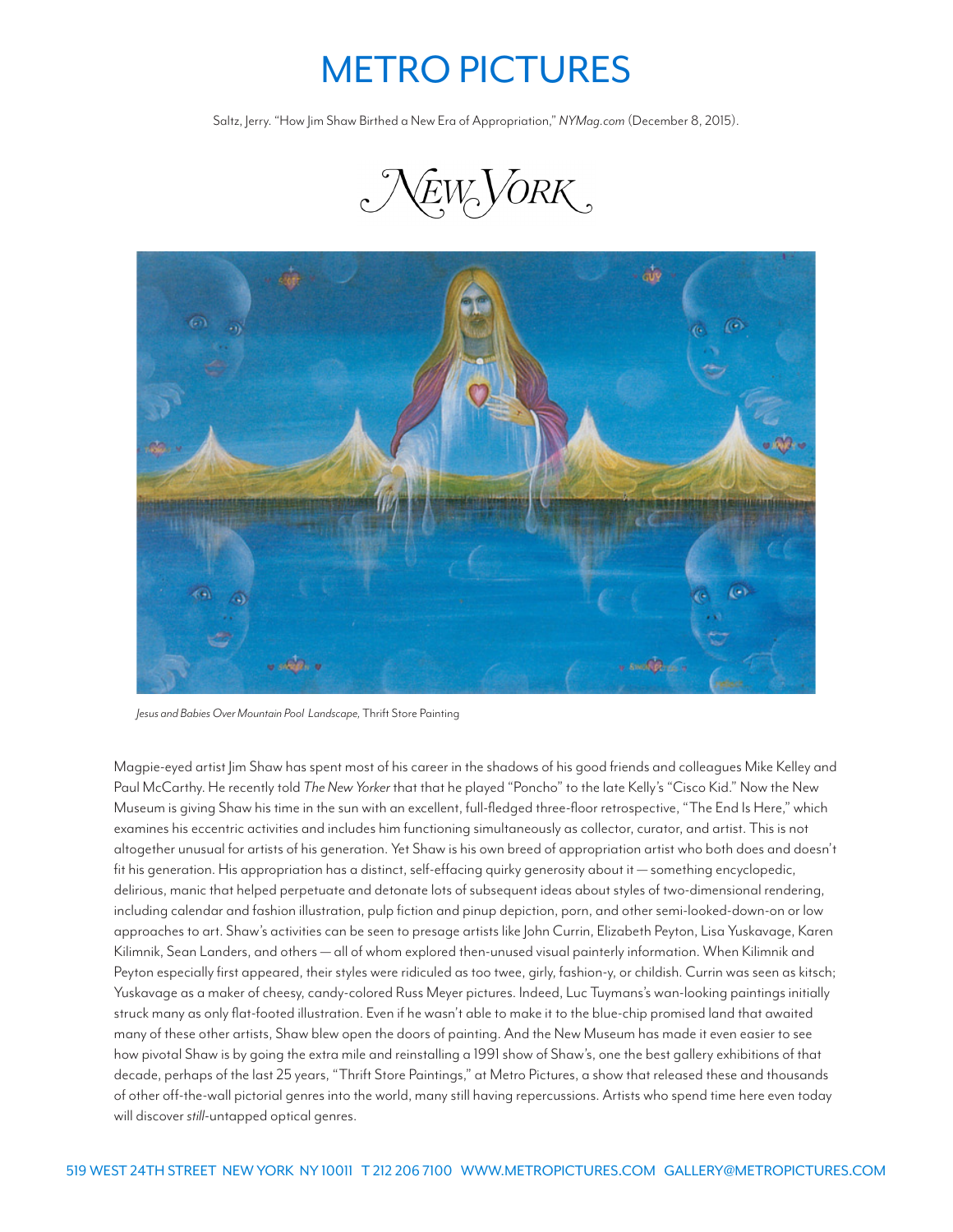

*Topless Artist Paints Nude*, Unknown artist

In September 1991, in a moment of incredible instability and change in the art world, in the wake of the 1980s market fizzle and gallery closings, new spaces opening (most of the galleries now called "big" or "blue-chip" were either then nonexistent or only in their nascent phase in this economic and philosophic birthplace nebulae of a generation); amid recession and coinciding with a new generation taking the stage and changing aesthetic directions, Shaw, now 63, curated "Thrift Store Paintings." I still remember how agog artists were by this Green Street Metro Pictures Gallery show. I was, too; still am. (Just last night, *L.A. Times* writer Carolina Miranda, artist William Powhida, and I tweeted Shaw "Thrift Store" images to one another for an hour.)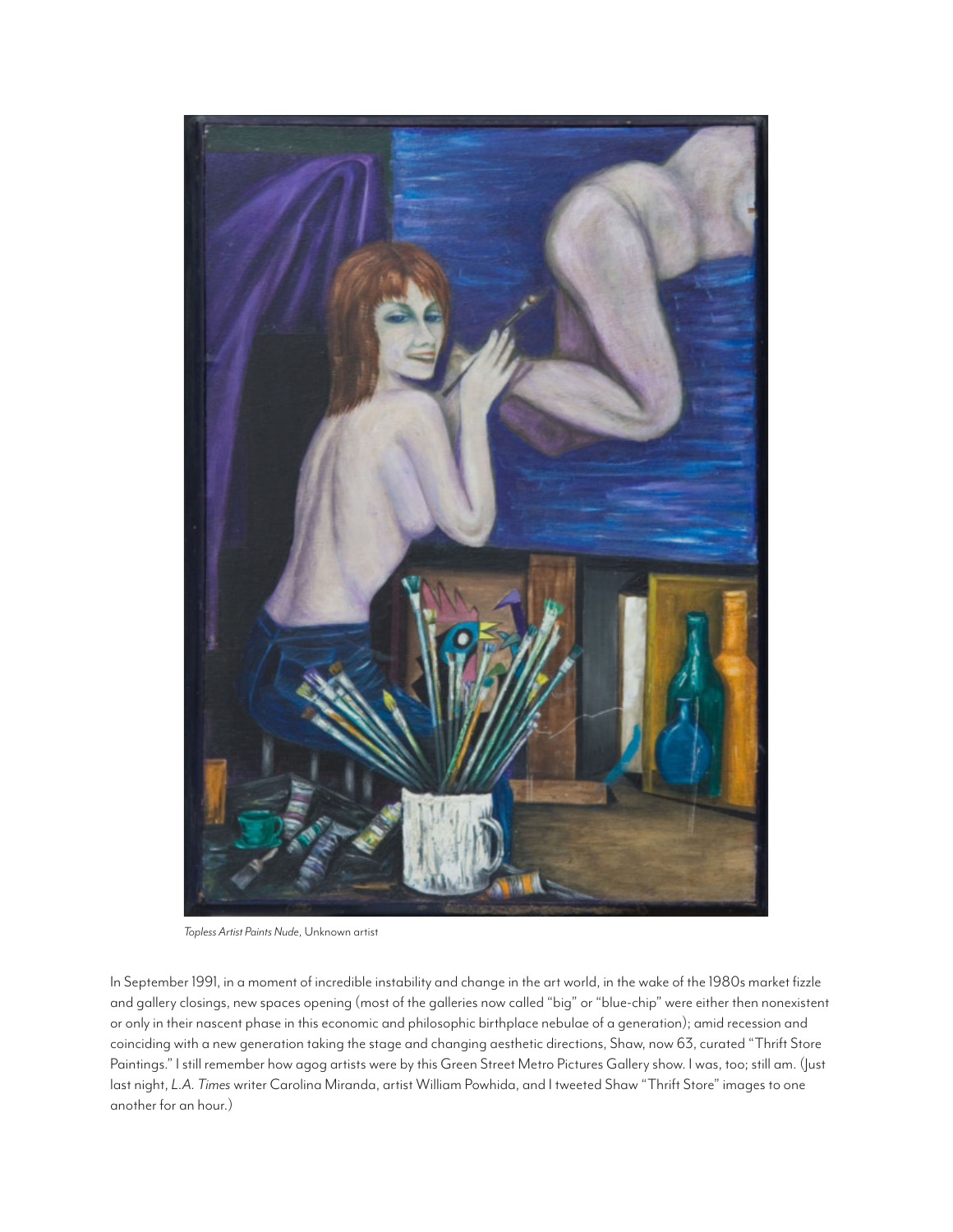

Installation view at Shaw's "The End is Here" at the New Museum

In "Thrift Store Paintings," Shaw followed in the footsteps of greats like Duchamp, Picabia, Enrico Baj, Asger Jorn, and Jean Dubuffet, and, closer to the present, Martin Kippenberger, Mike Kelley, and others who either altered ready-made paintings, presented them as unmediated material that needed to be seen, or just went and commissioned paintings by others (pace Kippenberger and John Baldessari). "Thrift Store Paintings" was a wall-to-wall installation of 200 paintings, all of them secondhand, bought at swap meets or yard sales, scavenged from the trash, found in flea markets or on the street. The sight is stunning: All these earnest outsiders, amateurs, aspirants, wannabe-artists, hams, hopefuls, moms painting kids, perverts with brushes; all these people who've had a close encounter of the artistic kind and against all odds given voice to this individual vision in a style that is astonishingly singular — made up of 100 other ideas but twisted in such a way as to make each one of these works one-of-a-kind, the only of their species, but, here at the New Museum, in the light of this art context, may be able to reproduce themselves in the work of other astute artists who may glean some special density or essence. Perusing this work at the New Museum, I surmise that many of these people only made *one* painting, and that *this is it!* Cheesy, sleazy, flat-footed, fervent, or whatever, this gives the gallery a sense of being a sacred garden, sanctuary, or redemptive. There are pictures of the strangest, most exciting, loving, and odd-duck kind. A Dapper Dan in safari outfit with no crotch tries to woo a pinup vixen; religious pictures include a glowing Jesus, the prophet Zoroaster holding a great book, crucifixions, and saints. There's a mustached *Cosmic Blonde Girl With Liquid Universe* and *Ball Point Defacing*. (Shaw titles every work in impeccable deadpan.) In addition to more bizarre portraits than you'll see in the best museum Mannerist exhibitions, there's my favorite painting of all: a black woman in a maid's uniform spraying water through a garden hose at two white kids waving from a second-story Los Angeles–like house. This picture makes you travel universes of pathos, hate, love, blind steps falling in American daylight. Then there are the sex pictures. I fancy many made by clueless men exploding with hormones and yet unable, for any number of reasons, to attract or seduce anyone of the opposite sex. In addition to a woman in a red room wearing matching red bra and panties, a pink-skinned pinup with a cigarette-holder, the strangest of all is a group of former First Ladies — Nancy Reagan, Betty Ford, and others — explicitly exposing their genitals. Making these pictures stranger still, each is mounted on hinges, so should an unwanted visitor enter, the picture can be flipped to the wall. The reverse side is a pretty landscape. It's like Jacques Lacan, who owned Courbet's *Origin of the World*, kept the painting behind a drawn curtain that he'd open. Shaw opened one of the last curtains to painting, the one that makes you realize that all artists are outsiders working from their own inner needs, inside and aware of, but also *outside* of, art history. Sadly, this curtain scares many artists these days, and they step into safer known domains of art. The implication being that if they step through this curtain and closer to the further shores of painting, to work that is more their own, eccentric, personal, or individual, art that doesn't fit neatly into whatever the latest trend of abstraction or figuration is — be it allover intellectually justifiable abstraction that critics, curators, and collectors can process in an instant, or photographic-derived, Richter-referencing figuration — artists who go their own way risk not having "successful careers."